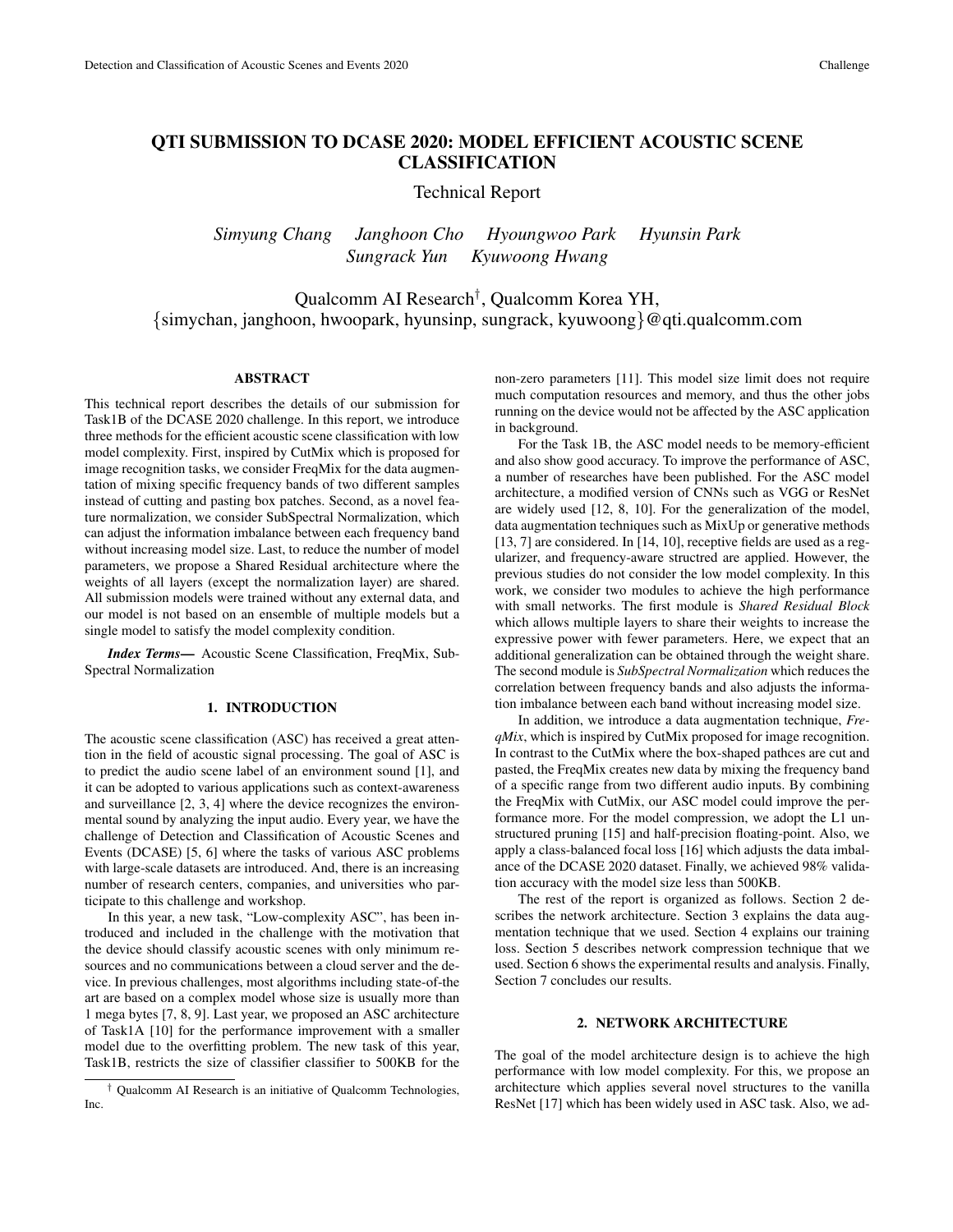|                  | Settings                          | Channels |
|------------------|-----------------------------------|----------|
| Conv             | $5x5.$ stride=2                   | c        |
| RB <sub>1</sub>  | $3x3$ , BN, 1x1, SSN(S=2)         | c        |
|                  | $2x2$ max pooling                 | c        |
| RB <sub>2</sub>  | $3x3$ , BN, $3x3$ , SSN(S=2)      | c        |
|                  | $2x2$ max pooling                 | c        |
| R <sub>B</sub> 3 | $3x3$ , BN, $3x3$ , SSN(S=2)      | C        |
| R <sub>B</sub> 4 | $3x3$ , BN, $3x3$ , SSN(S=2)      | c        |
|                  | $2x2$ max pooling                 | c        |
| R <sub>B</sub> 5 | $1x1$ , BN, $1x1$ , SSN(S=2)      | 2c       |
| SRB <sub>1</sub> | $N=3$ Shared $(1x1, BN, 1x1, BN)$ | 2c       |
| RB <sub>6</sub>  | $1x1$ , BN, $1x1$ , SSN(S=2)      | 4c       |
| SRB <sub>2</sub> | $N=3$ Shared $(1x1, BN, 1x1, BN)$ | 4c       |
| Conv             | $1x1$ . BN                        | #classes |
| Pool             | Global Average Pooling            | #classes |

Table 1: Overall Network Architecture. c is the size of base channel. SSN(S) denotes SubSpectral Normalization with the number of subspectral group S, and SRB is the Shared Residual Block.

just the receptive field for the regularization as used in [18]. In the following subsections, we describe the details of our novel structures, and Table 1 shows the specification of the entire network architecture.

## 2.1. Shared Residual Architecture

The Residual Block in ResNet tries to learn the residual information which is added to the identity shortcut to model the desired output. These shortcut make ResNet behave like ensembles in relatively shallow networks. Removal of certain residual blocks usually has a slight impact on performance [19]. Based on this observation, we consider a *Shared Residual Block* where the weights of multiple residual blocks are shared to reduce the number of parameters while the expressive power is increased. Here, the shared residual blocks have the same input and output channels of the same spatial size. The batch normalization, however, is not shared and separately defined for each layer since the feature distribution of each layer is different due to the residual addition. Figure 1 shows our proposed network architecture consisting of N shared residual blocks. Compared to the ResNet with the same depth, the shared architecture reduces the model complexity by more than 30% without performance degradation.

### 2.2. SubSpectral Normalization

The proposed model consists of multiple 2D convolutions and takes Mel spectrogram as input. In most approaches based on the 2D convolution for audio data processing, the VGG or ResNet architecture have been widely used [12, 8, 10]. In image processing, the features can be obtained by applying 2D convolution to all spatial dimensions (e.g. height, width) of the input raw image. However, in the audio case, the Mel spectrogram input has different and unique characteristics in frequency domain, and thus the 2D convolution applying equally to the frequency and time dimension may not extract a good feature for audio scene classification. In this work, we introduce a *SubSpectral* normalization method which splits the input frequency dimension into several groups (sub-bands) and per-



Figure 1: The Structure of Shared Residual Block. This block is used  $N$  times repeatedly.

forms a different normalization for each group. Then, we apply the conventional 2D convolution to the normalized spectrum features. Figure 2 shows the comparisons of various normalization methods.

An affine transform can be applied to the normalization. Although we can consider a different affine transform for each frequency group, this work uses the same transform for all frequency groups.

## 3. DATA AUGMENTATION

To alleviate the overfitting in training our model, we mainly consider two data augmentation methods: Mixup[20] and FreqMix. The Mixup generates a new pair of training data and label by mixing two existing samples and corresponding labels with a certain ratio. Motivated by CutMix[21], we propose FreqMix which replaces a frequency band of an input spectrogram with that of other sample's, and the corresponding labels are also mixed with the same ratio of mixed frequency band

## 3.1. FreqMix

As described in sec. 2.2, the audio spectrum has different and unique characteristics in frequency bands, and thus we consider the FreqMix where a new pair of  $(\hat{x}, \hat{y})$  is generated from two different pairs  $(x_A, y_A)$  and  $(x_B, y_B)$  by using a binary mask M. The generation can be described as follows:

$$
\hat{x} = \mathbf{M} \odot x_A + (\mathbf{1} - \mathbf{M}) \odot x_B
$$

$$
\hat{y} = \lambda y_A + (1 - \lambda) y_B.
$$

The mixing ratio  $\lambda$  is sampled from the Beta distribution,  $Beta(\alpha, \alpha)$ . In our experiments, we set  $\alpha$  to 1 so that the ratio  $\lambda$  is sampled from the uniform distribution  $Unif(0, 1)$ . When making the binary mask **M**, we sample a frequency region between  $(r_y, r_f)$ whose values are sampled with the following steps:

$$
r_y \sim Unif(0, F), \text{ and } r_f = F\lambda \tag{1}
$$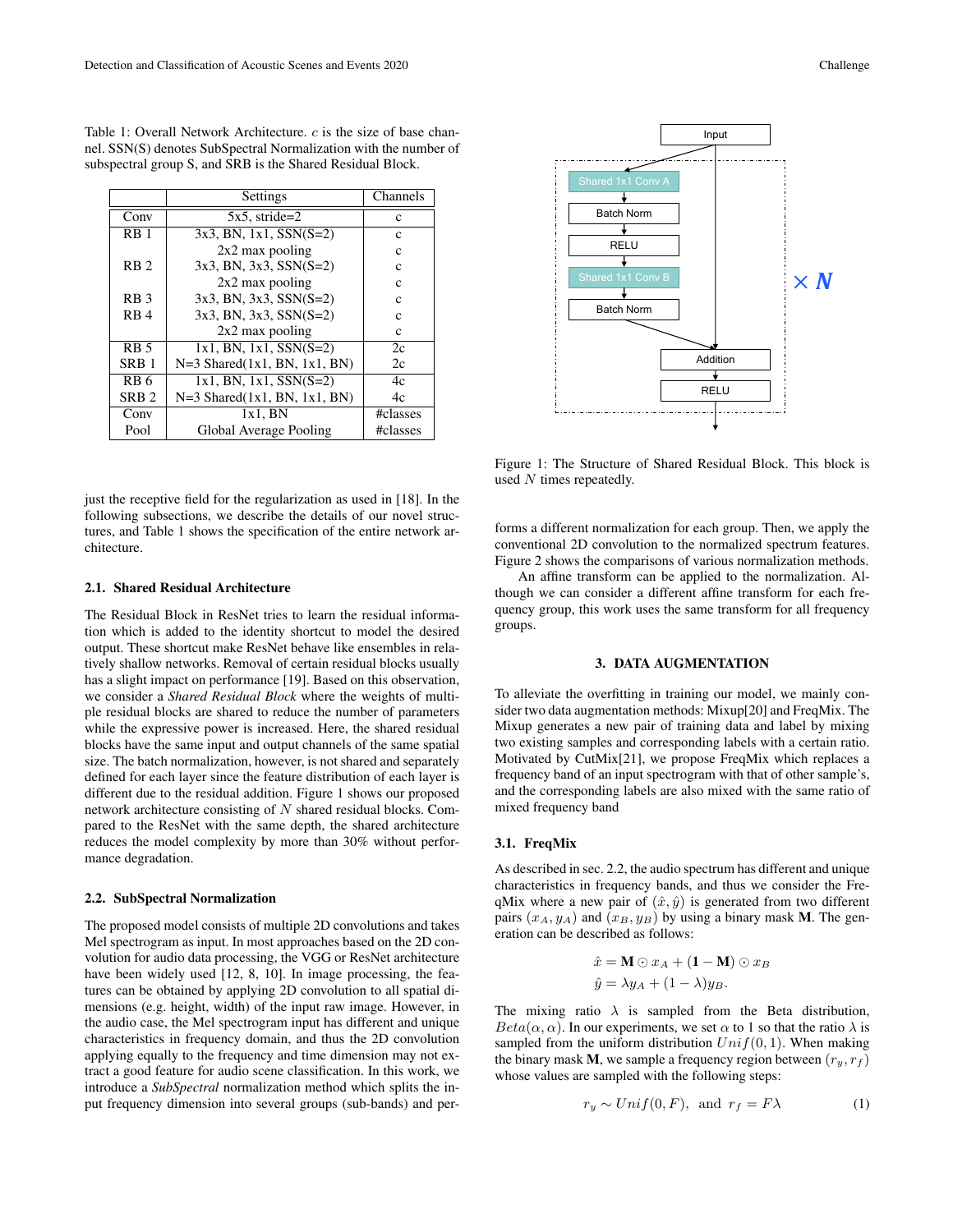

Figure 2: Normalization methods on Frequency-Time audio input, with N as batch axis, C as channels, F as frequency and T as time axis.

Table 2: Number of data for each class of DCASE 2020 Task 1B.

|                | Dev-Train | Dev-Test |
|----------------|-----------|----------|
| Indoor         | 2,704     | 1.297    |
| Outdoor        | 3.757     | 1,604    |
| Transportation | 2.724     | 1,284    |
| Total          | 9.185     | 4.185    |

where  $F$  is the size of frequency bin of the spectrogram.

#### 4. TRAINING LOSS

The DCASE 2020 Challenge Task 1B evaluates the performance with a macro average accuracy which calculates the accuracy of each class and then performs the average over all class-wise accuracies. With this performance metric, the number of data of each class is not considered: even when the number of test samples is quite different for each class, the class-wise accuracies are equally contributed to the overall average. Table 2 shows the number of data for each category in the development dataset of the DCASE 2020 Task 1B. The outdoor class has much more data than both the indoor and transportation classes. For this data imbalance problem, several methods have been proposed by modifying the training objective [22, 16]. In this work, we apply the class-balanced focal loss [16] which adjusts the data imbalance as

$$
CB_{\text{focal}}(\mathbf{z}, y) = -\frac{1-\beta}{1-\beta^{n_y}} \sum_{i=1}^{C} (1-p_i^t)^{\gamma} \log(p_i^t).
$$
 (2)

Note that we use the *class-balanced* focal loss which replaces  $\alpha$  in the original focal loss with  $(1 - \beta)/(1 - \beta^{n_y})$  where  $\beta \in [0, 1)$ , and  $n_y$  is the number of samples.

## 5. NETWORK COMPRESSION

We consider a network compression method to keep the performance with a reduced model complexity: the model size of task 1B is limited up to 500kB. For this, a network pruning is applied to reduce the number of network parameters, and also a half-precision floating-point is adopted to reduce the number of bits per each parameter.

### 5.1. Network Pruning

We apply L1-sparsity-based unstructured pruning to reduce the number of network parameters [15]. Using the pruning library included in PyTorch, we perform the global pruning for all convolution weights, and the final model is obtained by an additional finetuning of the pruned model. The amount of pruning is determined so that we can have less than 500kB model size which is obtained by the multiplication of the number of parameters and bits per parameter. In the experiments, we obtained the model with 246K parameters by pruning 60% of the original model with 601K parameters. Then, we performed additional fine-tuning of the pruned model with 200 epochs. During the fine-tuning, the learning rate started from  $10^{-4}$  and decayed linearly to  $10^{-6}$ .

### 6. EXPERIMENTS

## 6.1. Experimental Setup

We evaluated our proposed architecture using the TAU Urban Acoustic Scenes 2020 3 class dataset which consists of acoustic scene samples recorded in 12 different European cities. Each recording has the audio scene label (one of 10 scenes: e.g. 'airport' or 'shopping mall') and city label (one of 12 cities). For the task 1B, the 10 acoustic scenes are grouped into three major classes such as 'indoor', 'outdoor', and 'transportation'. The development dataset contains 40 hours of data with 14,400 segments. In the experiments, we used 9,185 segments and 4,185 segments for the training and evaluation dataset, respectively: we used the split in the first fold of the validation set. For the evaluation of unseen city, we used 1,440 segments of Milan which are not appeared in the training dataset.

Our ASC framework was implemented using PyTorch, and all experiments were conducted on a GeForce GTX TITAN X GPU with 12Gb RAM. Given a 10 second-long stereo audio input sampled as 48kHz, we extracted 256 logmel features with stereo channel for the input feature of the network. The network was trained by the Adam optimizer with 350 epochs. The learning rates were set to  $10^{-4}$ , exponentially decaying values from  $10^{-4}$  to  $10^{-6}$ , and  $10^{-6}$ respectively for the first 50 epochs, next 200 epochs, and final 100 epochs. For the other experimental setups such as parameter initialization or hyper-parameters, we followed the same setting used in [18].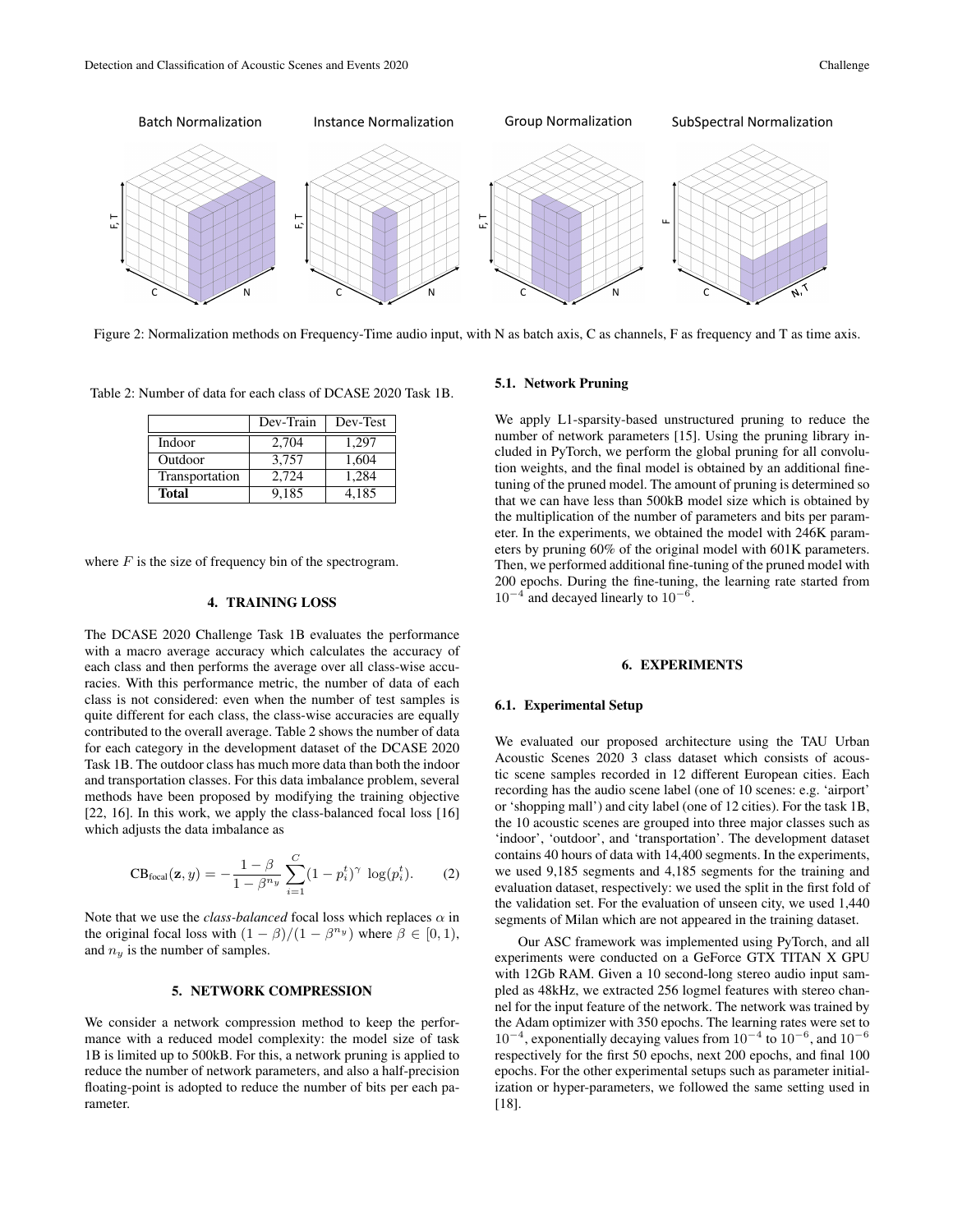Table 3: Results on DCASE 2019 Task1A.

| Model                                     | Accuracy | #params |
|-------------------------------------------|----------|---------|
| $CP-ResNet(ch64)$ [18]                    | $82.1\%$ | 899K    |
| $Shared-ResNet(N=3)$                      | 82.4%    | 604K    |
| $Shared-ResNet(N=3) + FreqMix$            | 82.7%    | 604K    |
| $Shared-ResNet(N=3) + SSN(S=2)$           | 82.8%    | 604K    |
| $Shared-ResNet(N=3) + FredMix + SSN(S=2)$ | $82.9\%$ | 604K    |

Table 4: Results on DCASE 2020 Task1B. The three values in parentheses on the accuracy column denote the accuracy for indoor, outdoor, and transportation respectively.

| Model                    | Accuracy                 | #Params | <b>Size</b> |
|--------------------------|--------------------------|---------|-------------|
| <b>Official Baseline</b> | 87.3% (82.0, 88.5, 91.5) | 116K    | 450KB       |
| $CP-ResNet(ch64)$ [18]   | 97.5% (95.4, 97.5, 99.5) | 887K    | 3.588KB     |
| <b>Ours</b>              | 97.8% (96.9, 97.7, 98.9) | 601K    | 2.404KB     |
| <b>Ours + CBLoss</b>     | 98.0% (97.8, 97.4, 98.9) | 601K    | 2.404KB     |
| Ours Pruned A            | 97.9% (97.6, 97.3, 98.9) | 246K    | 491KB       |
| Ours Pruned B            | 97.8% (96.6, 97.2, 99.5) | 246K    | 491KB       |
| Ours Pruned C            | 98.0% (97.1, 97.1, 99.8) | 246K    | 491KB       |
| Ours Pruned D            | 97.8% (97.8, 96.4, 99.3) | 246K    | 491KB       |

#### 6.2. Low-Complexity Acoustic Scene Classification

In this section, we performed the experiment using the DCASE 2019 Task 1A dataset and DCASE 2020 Task 1B dataset to check if the proposed method works well for the low-complex ASC. Given the DCASE 2020 dataset of 3 class labels, it's difficult to check the effectiveness of each component that we proposed since the accuracy is quite high even with the simple official baseline model. Thus, we first evaluated each component using the DCASE 2019 dataset, and then we applied the best setting to the DCASE 2020 Task 1B dataset. Table 3 shows the evaluation results of various models using the DCASE 2019 dataset. With the shared residual structure, we could reduce the model size by more than 30%, and also we obtained a slightly better performance compared to the CP-ResNet. Also, with the FreqMix and SubSpectral Normalization (SSN), we improved the validation accuracy without additional parameters. Combining both FreqMix and SSN, the hights accuracy 82.9% was obtained. Finally, the model, shared-ResNet + FreqMix + SSN, was chosen to evaluate the DCASE 2020 Task 1B dataset.

Table 4 shows the evaluation results of the chosen model using the DCASE2020 Task 1B dataset. Similar with the results in Table 3, our model shows higher performance and has fewer parameters than the baseline CP-ResNet. We obtained more than 10% improvements over the official baseline. However, we obtained less than 1% improvement over the CP-ResNet which shows 97.5% accuracy. As shown in Table tab:dataset, the number of samples is different for each class, and this data imbalance may lead to some performance degradation. To alleviate the imbalance, we applied the class-balanced focal loss (CBLoss) as explained in Sec. 4, and 0.2% performance improvement was obtained as shown in the Table 3.

For this challenge task 1B, we submitted four different models denoted as 'Pruned A', 'Pruned B', 'Pruned C', and 'Pruned D' in Table 4. These four models were obtained based on the 'Ours+CBLoss' model by applying pruning and fine-tuning with different control parameters and initial conditions. We reduced the model size from 2,404KB to 491KB by applying 60% unstructured pruning and half-precision floating-point as explained in Sec. 5. The best model 'Pruned C' shows 98% accuracy with less than 500kB

size.

### 7. CONCLUSION

This technical report describes the details of our approach for lowcomplexity acoustic scene classification (ASC). There was no complexity limit in the previous ASC challenge, so an ensemble of extensive models could be used. In this report, we consider several techniques such as shared residual architecture, subspectral normalization, and FreqMix. Applying the proposed methods, we achieved 98% accuracy in the official test fold of the development dataset for the DCASE 2020 task1b challenge.

## 8. REFERENCES

- [1] D. Barchiesi, D. Giannoulis, D. Stowell, and M. D. Plumbley, "Acoustic scene classification: Classifying environments from the sounds they produce," *IEEE Signal Processing Magazine*, vol. 32, no. 3, pp. 16–34, 2015.
- [2] M. Valenti, A. Diment, G. Parascandolo, S. Squartini, and T. Virtanen, "DCASE 2016 acoustic scene classification using convolutional neural networks," in *Proc. Workshop Detection Classif. Acoust. Scenes Events*, 2016, pp. 95–99.
- [3] R. Radhakrishnan, A. Divakaran, and A. Smaragdis, "Audio analysis for surveillance applications," in *IEEE Workshop on Applications of Signal Processing to Audio and Acoustics, 2005.* IEEE, 2005, pp. 158–161.
- [4] S. Chu, S. Narayanan, and C.-C. J. Kuo, "Environmental sound recognition with time–frequency audio features," *IEEE Transactions on Audio, Speech, and Language Processing*, vol. 17, no. 6, pp. 1142–1158, 2009.
- [5] A. Mesaros, T. Heittola, and T. Virtanen, "A multi-device dataset for urban acoustic scene classification," *arXiv preprint arXiv:1807.09840*, 2018.
- [6] http://dcase.community/challenge2020/.
- [7] H. Chen, Z. Liu, Z. Liu, P. Zhang, and Y. Yan, "Integrating the data augmentation scheme with various classifiers for acoustic scene modeling," DCASE2019 Challenge, Tech. Rep., June 2019.
- [8] K. Koutini, H. Eghbal-zadeh, and G. Widmer, "Acoustic scene classification and audio tagging with receptive-fieldregularized CNNs," DCASE2019 Challenge, Tech. Rep., June 2019.
- [9] S. Hyeji and P. Jihwan, "Acoustic scene classification using various pre-processed features and convolutional neural networks," DCASE2019 Challenge, Tech. Rep., June 2019.
- [10] J. Cho, S. Yun, H. Park, J. Eum, and K. Hwang, "Acoustic scene classification based on a large-margin factorized cnn," *arXiv preprint arXiv:1910.06784*, 2019.
- [11] "DCASE2020 task1b description," http://dcase.community/ challenge2020/task-acoustic-scene-classification#subtask-b.
- [12] M. Dorfer, B. Lehner, H. Eghbal-zadeh, H. Christop, P. Fabian, and W. Gerhard, "Acoustic scene classification with fully convolutional neural networks and i-vectors," *Tech. Rep., DCASE2018 Challenge*, 2018.